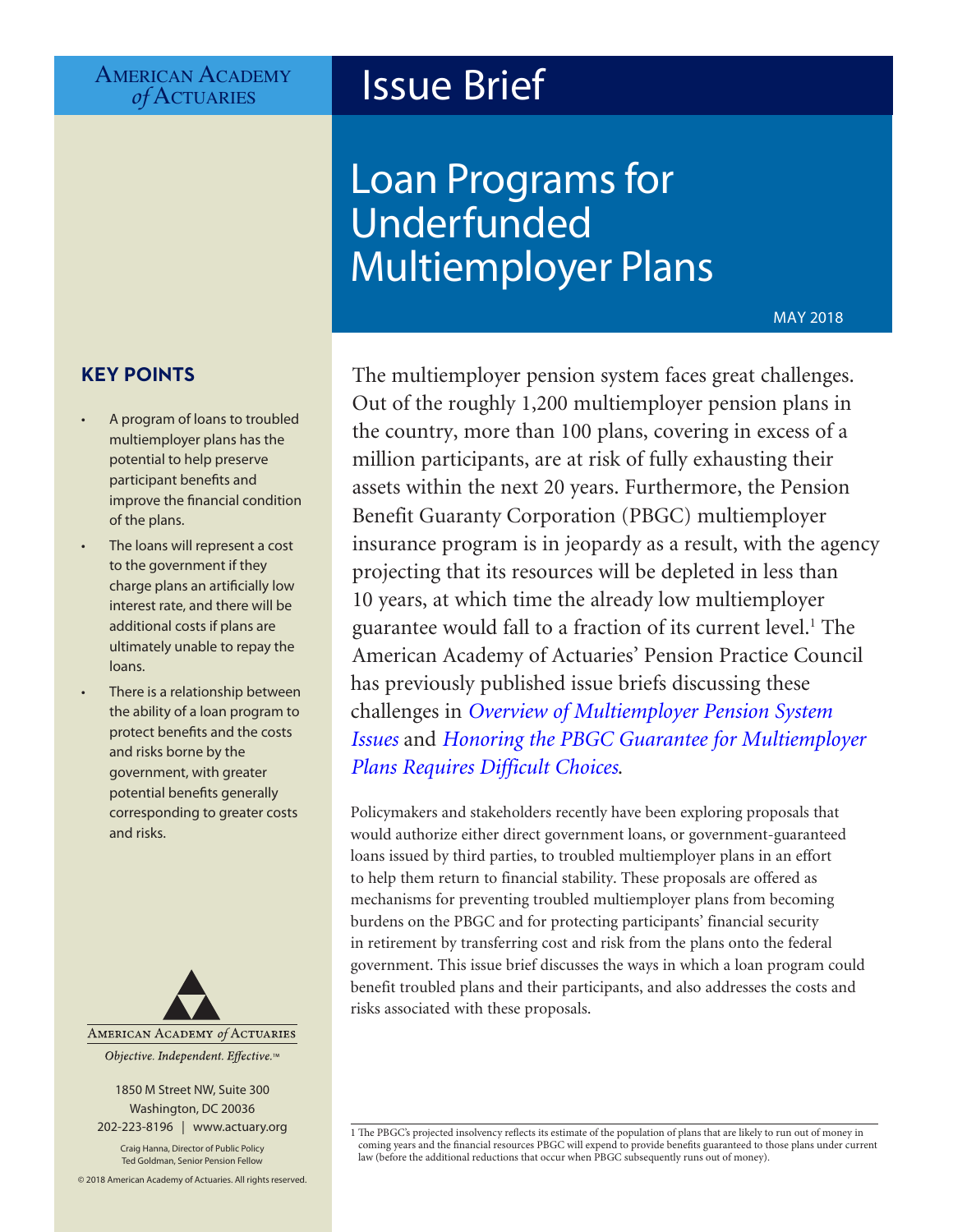While a loan program would allow distressed plans to pay participants some or all of the benefits that might otherwise have been lost, it would not address the fundamental causes of the current funding crisis. There would also be no guarantee that a loan program would restore plans to long-term financial health, or that plans that currently expect to be able to pay all promised benefits will not become distressed in the future. The Academy's Multiemployer Plans Committee looks forward to working with policymakers to help develop not only temporary relief measures (such as a loan program), but also longer-term reforms that will reduce the risk of future crises.

Under current law, federal credit programs are subject to complex federal budget scoring rules as well as other specific federal laws and regulations that govern their administration. Congress must of course evaluate the projected cost and feasibility of a loan program within the context of those rules, including how the federal agencies might implement a program after it is passed. An analysis of these issues is beyond the scope of this issue brief.

#### **Overview of Loan Concept**

The use of government-backed loans as a strategy to help troubled multiemployer pension plans would entail several key components.

First, the loan-application process should include criteria for determining whether a given plan is in sufficient financial distress to qualify for a loan, while also demonstrating that the loan is expected to return the plan to financial health. For this purpose, financial health might be defined as the ability to make all benefit payments and required loan repayments when due over the life of the loan, or it could be a higher standard that requires the

satisfaction of certain funding metrics after the loan is fully repaid.

There would also need to be a formula or process for determining the amounts of the loans that plans would receive. Additionally, the terms of a loan would need to specify an interest rate (which may be below the rates available to creditworthy borrowers in the marketplace), as well as provisions governing the payment of the loan proceeds to the borrowing plans and repayment provisions. The provisions governing the payment of loan proceeds to the borrower could include either a single lump-sum payment or a series of loan payments over a period of time. The repayment provisions would include the length of time over which the loans would need to be repaid and the pattern of principal repayments, and may include a period during which the borrowing plan only needs to pay the interest on the loan amounts.

A loan program can be accompanied by a dedicated source of revenue to defray some or all of the costs of the program. Examples of potential sources of revenue include amounts paid by all multiemployer plans (similar to current PBGC premiums), amounts withheld from retiree benefits, or taxes levied against the industries that sponsor multiemployer plans. Plans receiving loans through a loan program could also have the authority to implement benefit reductions for their participants if that is necessary to satisfy the loan approval criteria. An additional possibility is that plans could receive some level of financial assistance from PBGC, which would presumably not be repaid,<sup>2</sup> in conjunction with a loan. Finally, an effective loan program will include a well-constructed administrative process under which loan applications can be assessed, administered, and appropriately monitored over the term of the loan.

2 Under current law, PBGC financial assistance to insolvent multiemployer plans is in the form of loans, though as a practical matter the loans are not expected to be repaid.

**Members of the Multiemployer Plans Committee include Jason Russell, MAAA, FSA, EA—chairperson; Christian Benjaminson, MAAA, FSA, EA, FCA—vice chairperson; Mariah Becker, MAAA, EA; James Dexter, MAAA, FSA, EA, FCA; James Donofrio, MAAA, FSA, EA; Aldwin Frias, MAAA, FSA, EA, FCA; Francis Gowen, MAAA, ASA, EA; Eli Greenblum, MAAA FSA, EA , FCA; Joseph Hicks, MAAA, EA, FCA, MSPA; David Pazamickas, MAAA, ASA, EA; and Peter Sturdivan, MAAA, FSA, EA.**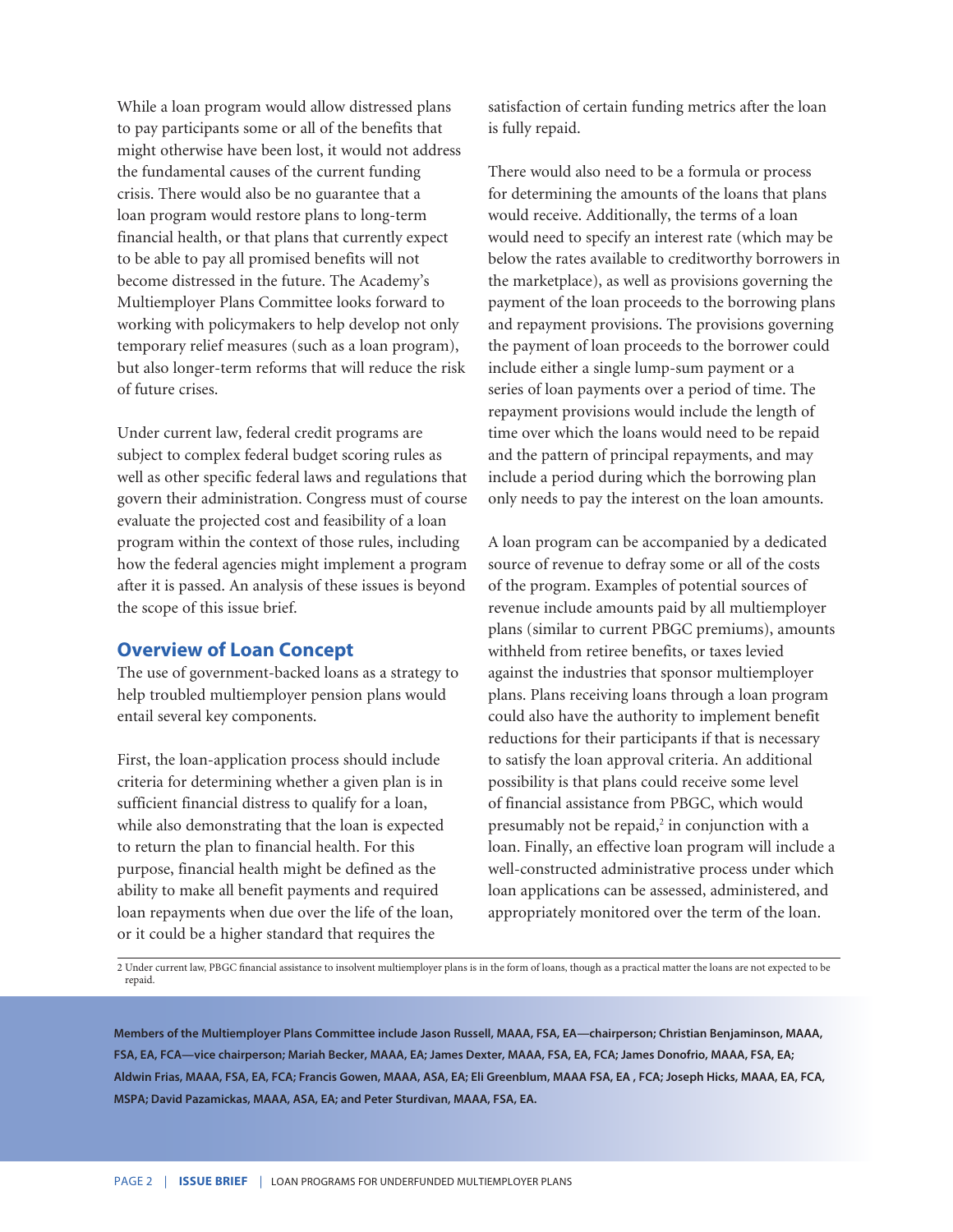#### **Potential Benefits of Loan Programs**

A low-interest loan program has potential value for troubled multiemployer pension plans and the various stakeholders in the plans, including participants, contributing employers, and the PBGC.<sup>3</sup> Establishing such a program may improve the financial health of individual plans, the security of participant benefits, and the financial outlook for participating employers and the PBGC.

Plans would invest the loan proceeds in accordance with the statutory provisions of the loan program and the rules and regulations adopted by the government agencies administering it. These investments could be in asset classes that are expected to provide returns above the interest rate on the loans, potentially producing excess returns that plans could use to support promised benefits that they would otherwise be unable to pay or pay fully. Unless the loan proceeds are invested in very-low-risk asset classes, the expected returns would be subject to uncertainty. Due to the relationship between the volatility of investment returns and the expected level of returns, a loan program that has the potential to produce greater excess return revenue for plans will also entail greater financial risk to the lender or guarantor of the loan.

Certain design aspects of a loan program will affect the amount of additional income that plans may be able to generate from the loans. Most significantly, the additional income will depend on the amount of the loans. All else being equal, larger loan amounts will produce larger investment results. Charging a lower interest rate on the loans will also increase the ability of plans to generate net income from the loan programs. Lastly, a loan program with longer repayment terms will increase the potential investment gains by providing a longer time horizon. Each of these design features will also have an impact on the potential risks inherent in a loan program, with greater capacity for additional income generally corresponding to greater risks.

A loan program could require that plans invest the loan proceeds in a manner that de-risks the plan by annuitizing retiree benefits or implementing a retiree liability matching strategy. Investing the loan proceeds in this manner would remove much of the uncertainty regarding the future financial condition of the plan and its ability to pay benefits, but this predictability would come with a trade-off. If the loan proceeds are not available to generate investment returns above annuity contract or fixed-income rates, much larger loans may be needed to restore plans to financial health. Alternatively, the loan program might need to be accompanied by significant additional financial assistance measures, such as an expansion of the PBGC insurance program.

A loan can also improve the financial outlook of a plan by creating a longer time horizon over which the employers and active plan participants are able to finance the benefits. To pay benefits, a pension plan needs to accumulate sufficient income, either in the form of contributions or investment earnings, by the time those benefits are due to participants. The projected cash flows into a plan from employer contributions may be unable to support the benefits before they are due, but the same contribution stream may be sufficient to finance those liabilities over a longer time period. For a simple example, consider a payment due in 10 years. The expected contributions to the plan before this payment is due may be insufficient to support this payment. But if the plan receives a loan sufficient to cover the payment and then has 30 years to repay that loan, the expected contributions to the plan over the duration of the loan might be sufficient to support the repayments. A loan program that has a relatively long repayment period will be more effective at extending the time horizon over which the pension liabilities are financed.

<sup>3</sup> In a perfectly functioning market, a borrower and a lender would negotiate the terms of a loan. The agreed-upon interest rate would sufficiently compensate the lender for the opportunity cost of its capital and for the risk of default. The borrower would consider the rate affordable and worthwhile to access the needed capital. In the case of troubled plans, however, it is unlikely that such an agreement could be reached. Lenders would demand very high interest rates from troubled multiemployer plans facing significant challenges. The plans would not be in a position to assume the payments associated with such rates. The proposals considered therefore involve subsidized rates less than what would be available in the absence of such a program.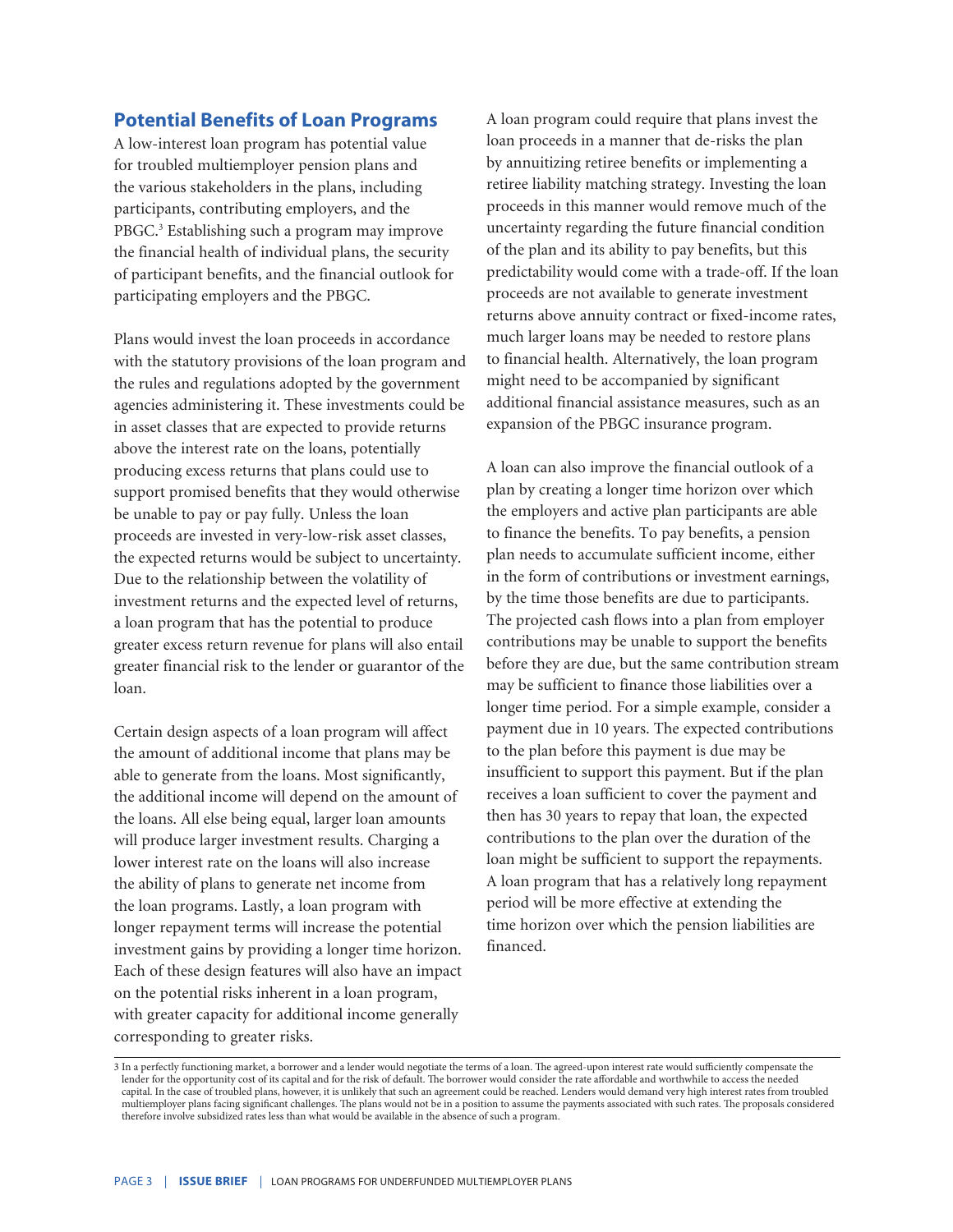In many cases, multiemployer plans that are deeply underfunded have difficulty maintaining the support of both the active participants in the plan and the contributing employers.<sup>4</sup> These stakeholders may have little desire to continue participating in or contributing to struggling plans, which can lead to further financial strain. A loan may prevent, or at least significantly postpone, the insolvency of the plan and the associated benefit cuts. Because a loan could ensure that participants will receive at least a portion of their benefits for a longer period of time, it could have a positive impact on maintaining participant support for the plan, which in turn can help make the plan more financially stable.

Similarly, employers considering withdrawing from a distressed plan before insolvency (so as to avoid any higher withdrawal liability assessments that might occur when the last employers leave) might choose to remain if the plan receives a low-interest loan, because the possibility of near-term insolvency would be reduced or eliminated. Maintaining the base of contributing employers could help stabilize the plan and further increase its prospects for recovery.

The PBGC, which currently expects to have requests for financial assistance from multiemployer plans far in excess of its available resources, could also benefit from a loan program as such a program would prevent, or at least significantly delay, need for financial assistance. When a multiemployer pension plan fails and the PBGC does not have sufficient resources to support the guaranteed benefit level, the taxpayers are likely to bear some or all of the cost, either directly through an effort to restore at least a portion of the pension benefits, or indirectly through social welfare programs. A loan program that allows plans to pay more benefits for longer would relieve some of that cost.

### **Potential Costs of Loan Programs<sup>5</sup>**

There would be several potential sources of taxpayer costs in a program of government loans to troubled multiemployer plans. In many reform proposals, the interest rate to be charged to the borrowing plans

would be substantially below the rates that apply to other financial transactions, potentially as low as 1 percent. When an institution lends money at an artificially low interest rate, it represents a cost to the lender, which is incurred even if the loan is repaid in full. If the government lends money to multiemployer plans using an interest rate that is below its cost of borrowing, there is a cost to taxpayers to subsidize the interest rate.

While the objective of a well-constructed loan program is for plans to repay the loans in full and maintain solvency thereafter, risks will remain. The ability of a plan to repay a loan and maintain solvency will depend on (a) future investment returns that can be subject to uncertainty; (b) the ability and willingness of employers and active plan participants to continue to contribute to the plan; and (c) potentially, additional financial assistance from the government in conjunction with a loan. If the government makes a loan to a distressed multiemployer plan, and that plan ultimately fails to repay some or all of that loan, then the amount that is not repaid is a cost to the government. While the default cost can be estimated when the loans are originated, it is likely to be subject to significantly greater uncertainty than the interest subsidy cost. In estimating default costs, it may be helpful to consider both deterministic projections that include a range of optimistic and pessimistic assumptions about future experience, and stochastic projections of future market conditions that assess the probability that plans will accumulate sufficient assets to repay the loans in full. We note that this type of analysis is currently part of the application process for benefit suspensions under the Multiemployer Pension Reform Act of 2014 (MPRA).

The design features of a loan program can have a large impact on the size of the default risk. A loan program will presumably only make loans to plans that are projected to be able to repay them. These projections will involve assumptions about future financial market conditions, the demographic experience of the plan, and the future health of the unionized industry

<sup>4</sup> Because contributions to multiemployer plans are generated by collective bargaining, plans only receive contribution revenue (other than withdrawal liability payments) to the extent that employee representatives and employers negotiate contribution rates into the plans.

<sup>5</sup> We note that the laws and regulations governing federal credit programs include specific requirements related to the estimated program costs for budget scoring purposes and to the approval criteria used when implementing a program. A discussion of these requirements is beyond the scope of this issue brief.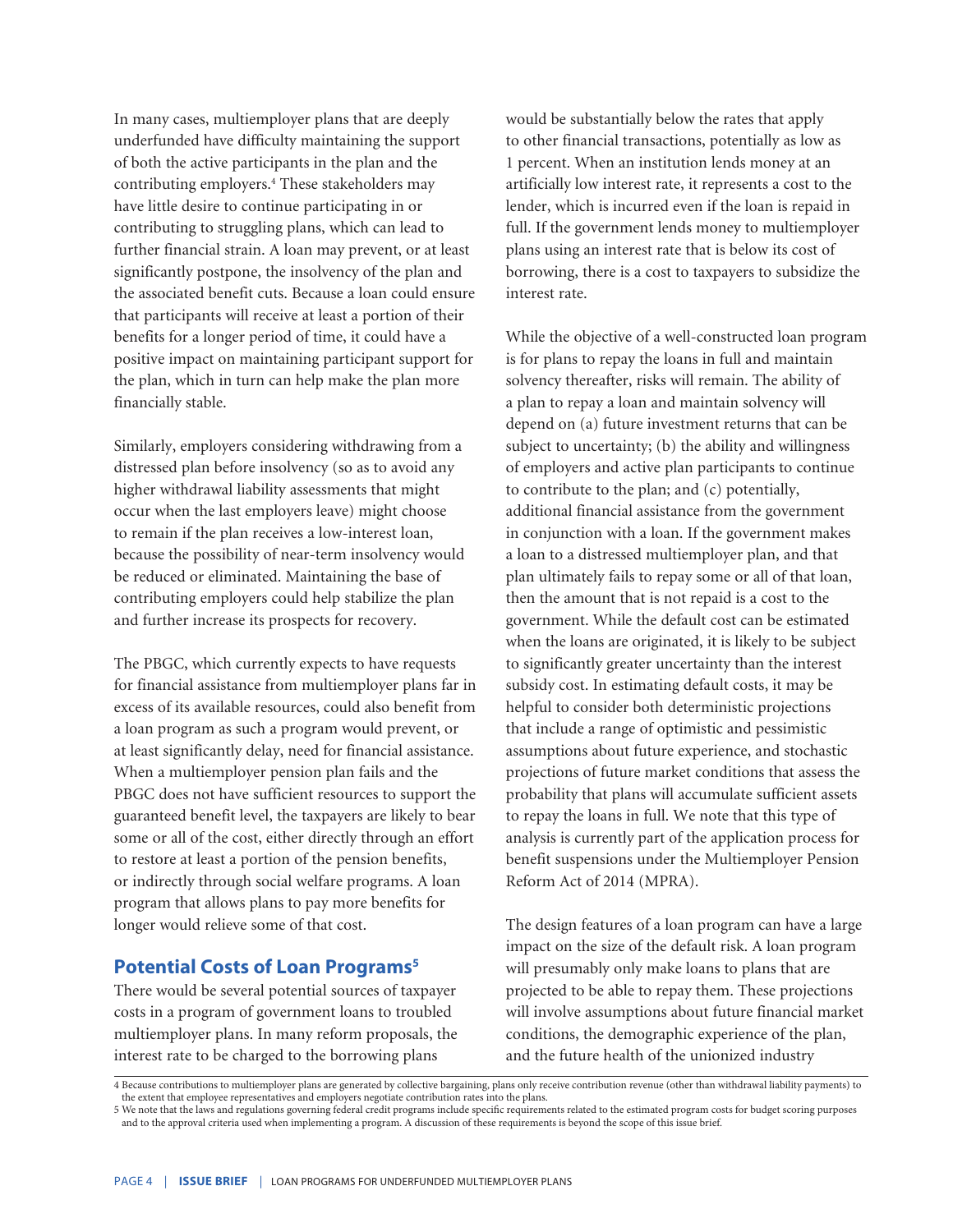### Key Projection Assumptions Relating to Multiemployer Loan Proposals

When evaluating whether a loan program is likely to return distressed multiemployer plans to long-term solvency, it is necessary to make several assumptions about future events. These include:

- Investment returns on current plan assets
- Investment returns on loan proceeds
- Demographic experience of the plan population, including retirement patterns, mortality rates, disability experience, and employee turnover
- Projected employer contributions into the plan; significant factors that affect these contributions are negotiated contribution rates, employment levels, and employer retention experience
- Withdrawal liability collection experience
- Administrative expenses paid from plan assets

The actual experience of a loan program will almost certainly deviate from the assumptions used to design the program and to assess applications, and the actual cost and level of the success of the program will be more or less than expected based on whether actual experience is more or less favorable than was expected.

As policymakers examine the benefits, costs, and risks of a proposed loan program, they will need analysis that incorporates carefully chosen assumptions, and will also benefit from stress testing and stochastic modeling that illustrates how the outcomes of the program would change if actual experience is different from what was assumed in a single deterministic projection.

supporting the plan. If these projections use conservative assumptions, fewer plans will qualify for loans, and those that do will be in a stronger financial position, resulting in a lower default risk than if more optimistic assumptions are used. However, the use of more conservative assumptions in the application process will produce larger loan amounts (because the amounts deemed necessary to avoid insolvency will be larger) or additional government financial assistance in conjunction with the loans, and may cause many plans to be ineligible for assistance from the loan program.

A longer loan term may increase the default risk as projections far into the future involve greater uncertainty than shorter-term projections. If a loan program restricts the investment of loan proceeds to relatively low-risk investment strategies, it would significantly decrease the likelihood of defaults, but could require larger loan amounts to achieve the same expected benefits when compared to a program that allows more investment risk to be taken. It is important to note that the same design features that increase risk will also tend to increase the potential benefits of loans. As with most financial structures, there is an inevitable relationship between risk and potential reward.

Like all organizations, the federal government has limited resources. A loan program is likely to require large cash outlays to troubled multiemployer plans in the early years of the program. Unless the government entity responsible for making the loans has sufficient cash available, it must find a way to generate the additional resources to fund the principal amounts of the loans. The federal government could raise the necessary cash in several ways, including levying a new tax on the multiemployer system's stakeholders, borrowing additional money through the Treasury Department, or through savings by canceling or delaying other programs and projects.

Alternatively, funding for the loans could come from the private sector, with the government's role being primarily to back the loans in the event of default, and to provide oversight to the administration of